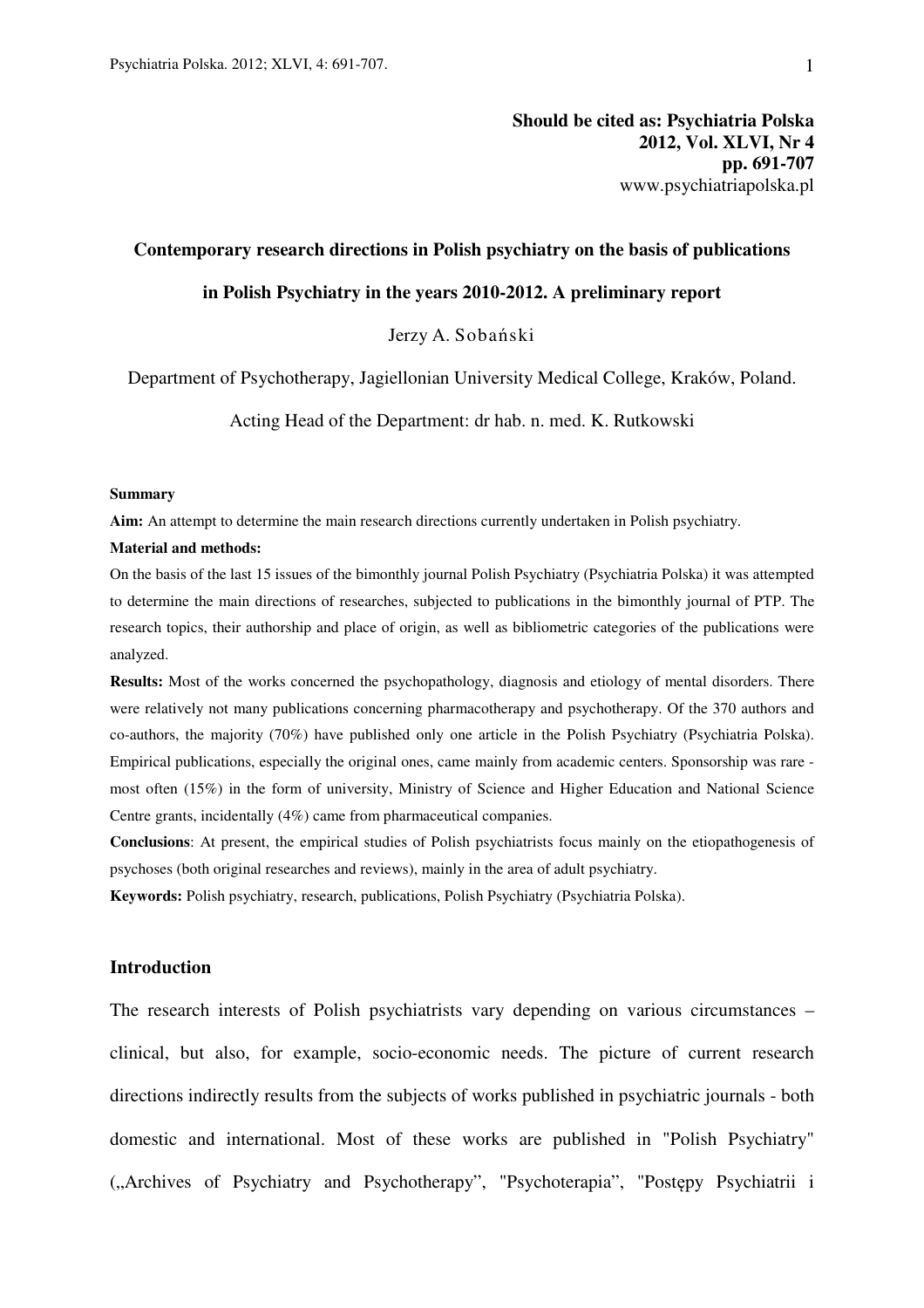Neurologii", "Wiadomości Psychiatryczne", "Dyskusje o Depresji", "Psychiatria i Psychoterapia" etc. - each publishing 20-40 works per year), and therefore it may be presumed that they are rather good reflection of the direction and type of studies undertaken in the Polish research centers.

 In the analyzed period there was not a single work of foreign authors published in Polish Psychiatry. It is worth noting that translations of such works have appeared in several other journals (e.g., Psychiatria po dyplomie, Medycyna Praktyczna – Psychiatria), and the English-language original articles in the Archives of Psychiatry and Psychotherapy. Therefore, an analysis of a set of issues of Polish Psychiatry was carried out, containing publications from the period January 2010 - June 2012. Polish Psychiatry is the only Polish psychiatric journal that has received the Impact Factor, so it is particularly attractive to researchers striving to gather a possibly large number of points, it is also a journal received by all members of the Polish Psychiatric Association. It is available online (website www.psychiatriapolska.pl, including, inter alia, abstracts in English, French, German and Russian, as well as selected full texts in English), and the summaries in French and Russian also appear on the pages of international scientific societies .

## **Aim**

The aim of the analysis was the identification of the main research directions undertaken in recent years in Polish psychiatry.

## **Material**

The set of 174 publications included in the latest 15 issues of the bimonthly journal Polish Psychiatry (numbers from 1/2010 to 3/2012). Messages, reviews, news, announcements and correspondence with the editors were excluded from the analysis.

## **Methods**

The publications were analyzed paying special attention to the following categories: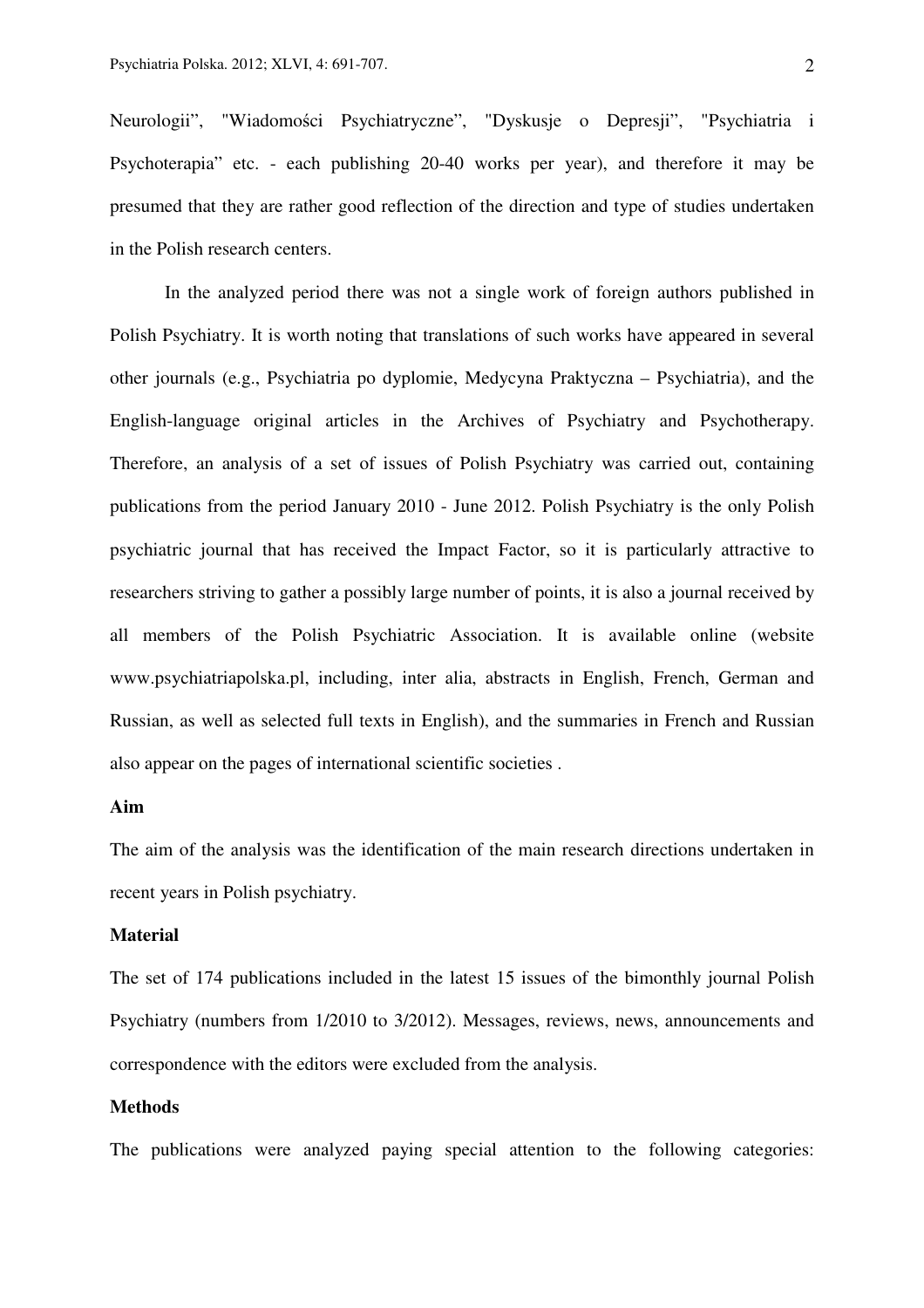1. Bibliometric publication type (original work, review, casuistic work), 2. Type of mental disorders which were the subject of research and specific research topics, 3. Information about the authors' population, 4. The frequency of sponsorship of research works and publications was also specified. It was guided by the principle of creating a few sets, possibly numerous and of sharp divisions. Data on the categories of publications were analyzed using Excel and the licensed software Statistica PL. The frequency of the publication of research work, conducted in various centers, was also analyzed.

## **Results**

The number of papers published in particular issues of the journals was similar (several), bimonthly journal issues differed in terms of work content from various subject categories.

## **1. Bibliometric type of publication**

Table 1. Type of publication

| Works          | Number (percentage) |
|----------------|---------------------|
| Original       | 93 (53.4%)          |
| <b>Reviews</b> | 66 (37.9%)          |
| Casuistic      | $15(8.6\%)$         |
| Total          | 174 (100.0%)        |

As it can be concluded on the basis of this table, the largest number of publications were the original ones [1-93], slightly less - reviews [94-159], the least often published were presentations and case reports [160-174]. Only a few original papers described randomized controlled studies.

# **2. Subject of researches**.

|  |  |  | Table 2. Categories of types of disorders being the subject of researches |
|--|--|--|---------------------------------------------------------------------------|
|  |  |  |                                                                           |
|  |  |  |                                                                           |
|  |  |  |                                                                           |

| Type of disorder                                                 | Number (percentage) |
|------------------------------------------------------------------|---------------------|
| Disorders of organic origin                                      | 12 (6.9%)           |
| Disorders related to substance use                               | 10(5.7%)            |
| Psychotic disorders (from the schizophrenia group and affective) | 75 (43.1%)          |
| Neurotic, personality and behavior disorders                     | 48 (27.6%)          |
| Other, unspecified and combined diagnoses                        | 29 (16.7%)          |
| Total                                                            | 174 (100.0%)        |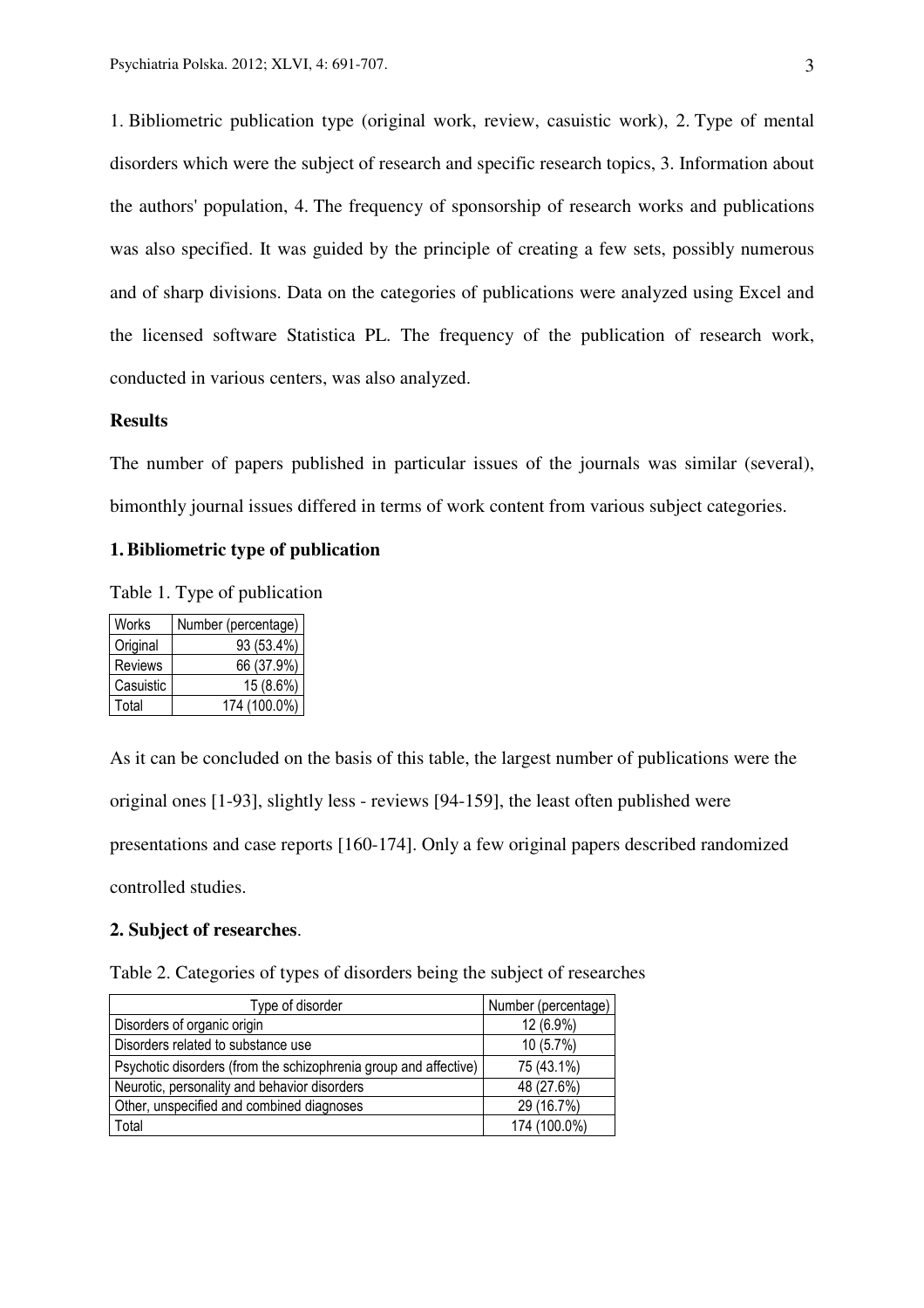As it can be concluded from the table above, most studies concerned psychotic disorders, relatively little were devoted to the psychoactive substance use or disorders of the organic origin.

Table 3. Some specific research topics

| Genes (candidate, associations) and biomarkers of mental illnesses and addictions [24, 49, 50, 51, 82, 83, 91, 122, 150,<br>151]                                                                                                            |
|---------------------------------------------------------------------------------------------------------------------------------------------------------------------------------------------------------------------------------------------|
| Pharmacotherapy [16, 53, 90, 92, 107, 127, 140, 159]                                                                                                                                                                                        |
| Psychotherapy and psycho-education [77, 112, 113, 128, 132]                                                                                                                                                                                 |
| Rehabilitation and community psychiatry [52, 54, 56, 65], care, stereotypes, vocational mobilization [58, 59, 84, 144]                                                                                                                      |
| Mental disorders in patients with somatic diseases [6, 7, 21, 34, 35, 40, 41, 46, 67, 69, 70, 71, 79, 93, 102, 108, 129]                                                                                                                    |
| Case reports from various areas of psychiatry and medicine [160-174]                                                                                                                                                                        |
| Eating disorders [11, 18, 30, 31, 63, 85, 98, 104, 113, 132, 133, 156]                                                                                                                                                                      |
| Works concerning the electroshock therapy and its alternatives [15, 130, 131, 137, 138, 141, 149, 157]                                                                                                                                      |
| Suicides and suicide attempts [8, 76, 87, 120]                                                                                                                                                                                              |
| Personality disorders [9, 97]                                                                                                                                                                                                               |
| Sleep disorders [27, 72, 154]                                                                                                                                                                                                               |
| Ethical and legal problems, judicial psychiatry [66, 106, 109, 142, 143, 146, 169]                                                                                                                                                          |
| A new diagnostic classification [25, 111], and new research methodologies [110, 145]                                                                                                                                                        |
| Historical and cultural considerations [96, 124, 125, 152]                                                                                                                                                                                  |
| Original Polish questionnaire tools [23, 38, 44, 75] as well as translations and adaptations of psychometric tools, the use of<br>neuropsychological methods [12, 22, 36, 37, 39, 42, 43, 47, 48, 73, 88, 95, 100, 101, 103, 121, 148, 158] |
| Neurotic and stress-related disorders [4, 13, 32, 78, 99, 128, 136]                                                                                                                                                                         |
| Disorders from the schizophrenia group- psychopathology, etiopathogenesis, predictors of improvement, proceeding in risk<br>groups, catamnestic studies [5, 10, 26, 29, 33, 57, 80, 89, 81, 123]                                            |
| Affective disorders- psychopathology, diagnostics, etiopathogenetic theories [28, 68, 74, 86, 115, 116, 117, 119, 139, 147]                                                                                                                 |
| Addictions [17, 45, 55, 105]                                                                                                                                                                                                                |
| Disorders in children [3, 135] and adolescents [1, 2, 19, 20, 61, 64, 62, 94], developmental disorders [60, 114, 126, 134]                                                                                                                  |
| Other reports - concerning sexuality of medicine students [14], potentially therapeutic dietary supplement [118], the placebo<br>effect [153] and the Münchausen syndrome by proxy [155]                                                    |

\* the division applied above is of course arbitrary, and it remains imprecise - due to - for instance - some researches concerning several areas listed in the categories

Most of the published works 83.3% concerned adult psychiatry, only 13.2% - child and adolescent psychiatry. Some of the works (e.g., concerning theory, methodology of researches) had no direct connection with these areas.

 Prevailed works on psychopathology (symptomatology, classifications); diagnostics ( in this scope the categories of works from the field of epidemiology, differential diagnosis, research tools were included, often comorbid in one work); and etiopathogenesis (including researches explaining the mechanisms of symptoms as well as reviews - discussing, for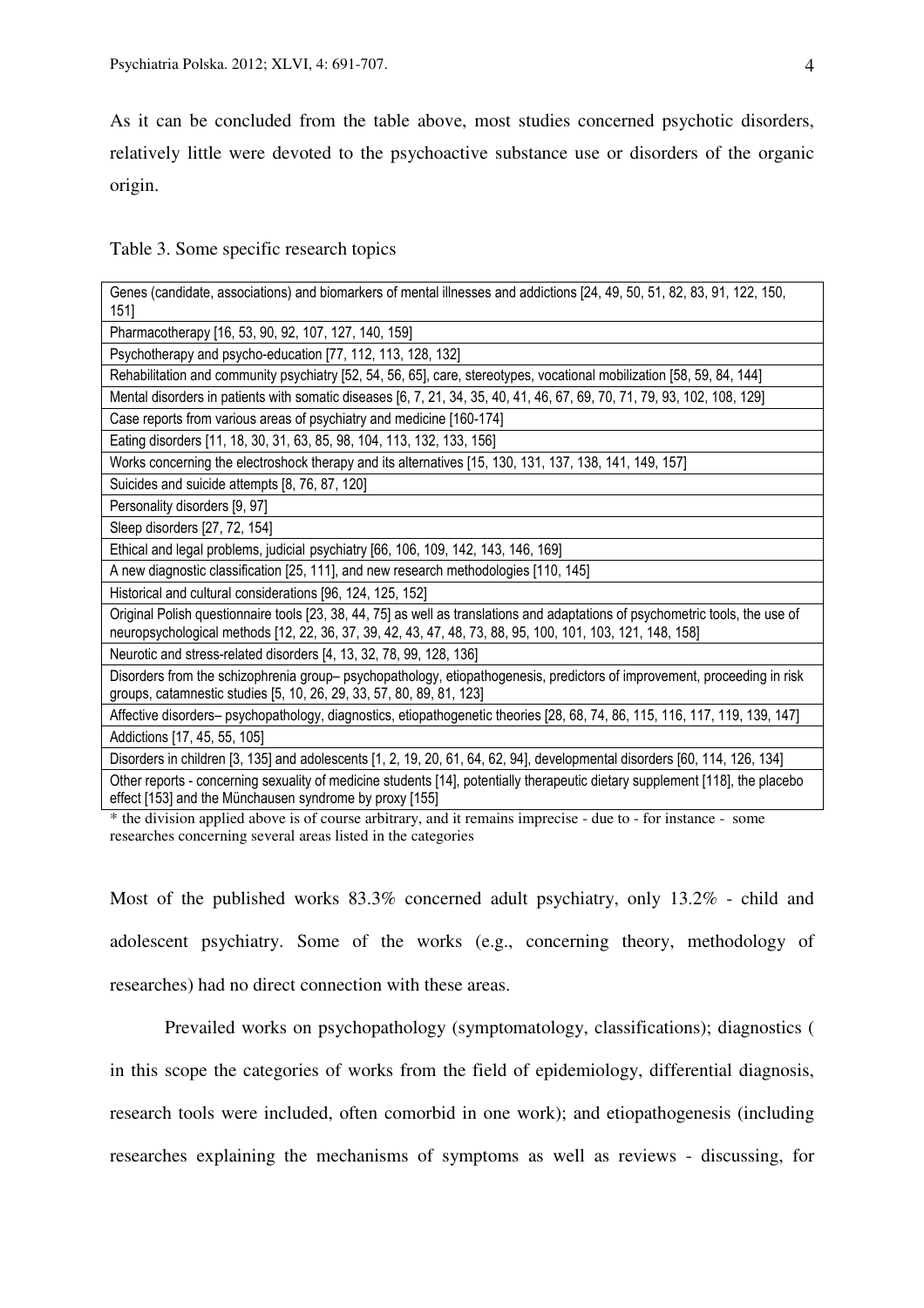example, new hypotheses concerning the formation of disorders, from the scope of both neurocognitive science and genetic).

 Categories of works concerning therapy include reports on psychotherapy and psychopharmacology as well as on electroconvulsive therapy and alternative methods (TMS). To the category "other" included works concerning the issues of patients' rights, their legal capacity, judicial psychiatry, etc.

## **3. The authorship publications.**

 Of the 370 authors of 174 published works, most (320) was only coauthors or the only authors of 1-2, some 3-4 publications. The greatest number of works was published in that period by: A. Potoczek and P. Gałecki (9 each), D. Dudek and T. Zyss (8 each), J. Rybakowski (7), A. Florkowski, M. Janas-Kozik, M. Talarowska, K. Zboralski and J. Rabe-Jabłońska (6 each), and J. Heitzman, A. Kiejna, A. Kokoszka, J. Samochowiec, R. Modrzejewska - five works each. The average number of authors per one publication (the result of dividing the number of works by the number of authors) was 3.4.

**Research centers.** Most of the research works was carried out in university centers, sometimes in collaboration with other hospital departments, a few were prepared in private offices, health care institutions and district hospitals [66, 96, 142, 164].

 The frequency of publishing of research works carried out in some centers: the majority of works (25% of all publications) have been reported from the Warsaw centers [4, 5, 10, 15, 28, 29, 39, 42, 44, 45, 47, 48, 52, 54 , 56, 58, 60, 65, 72, 73, 84, 93, 94, 95, 96, 99, 103, 105, 107, 111, 117, 121, 123, 126, 134, 139, 140, 143, 156 , 163, 165, 168, 169, 172] and Cracow [3, 9, 11, 13, 14, 17, 18, 20, 23, 32, 34, 35, 38, 41, 43, 46, 59, 61, 62, 63, 64, 67, 70, 71, 75, 77, 78, 80, 81, 89, 97, 109, 110, 112, 120, 130, 131, 138, 141, 145, 146, 149, 173, 174], they have also often taken part in researches carried out in many centers [1, 2, 6, 7, 19,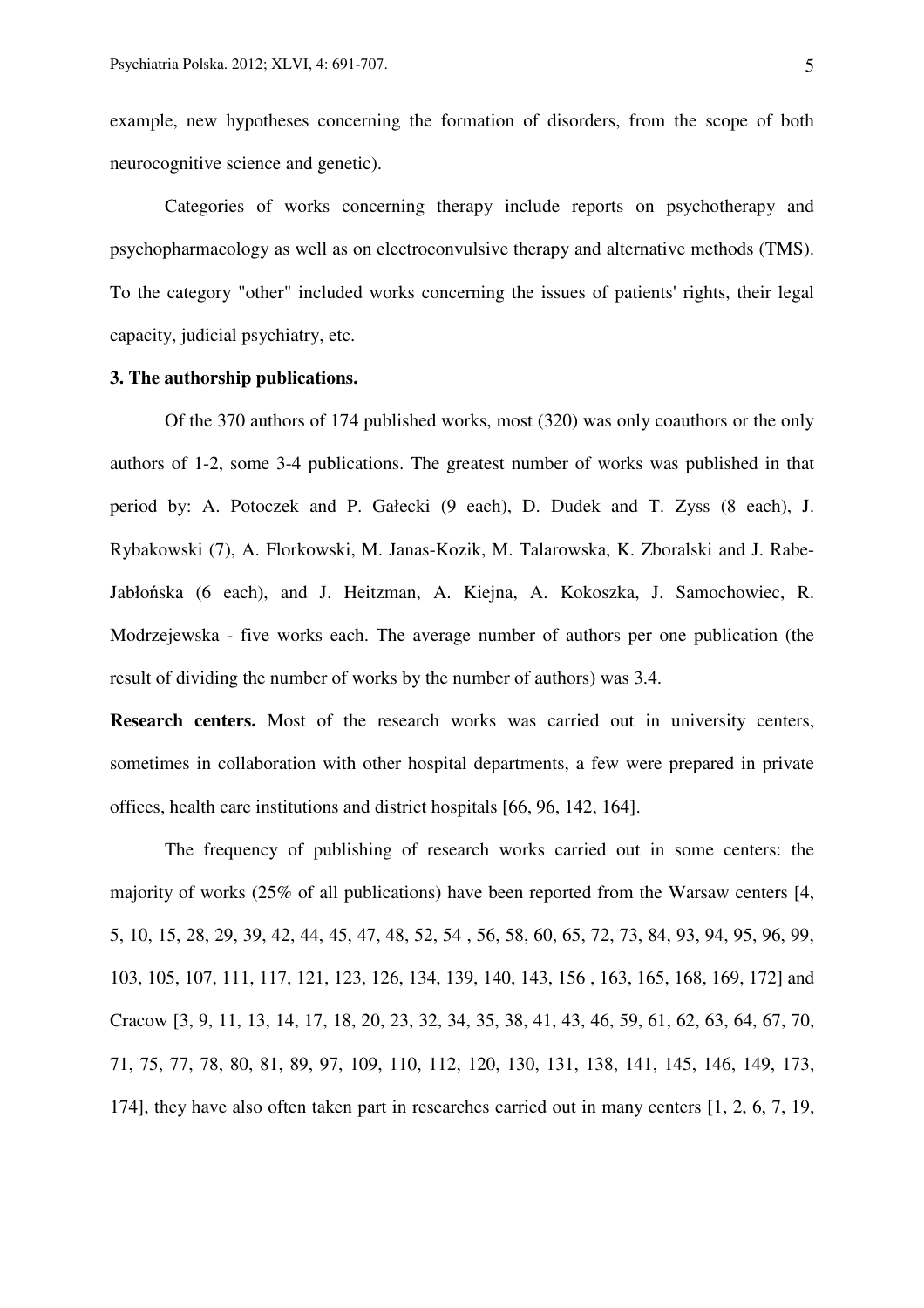22, 21, 25, 33, 74, 76, 79, 83, 106, 116, 124, 125, 127 , 137, 148, 157]. More original works were created in the center of Cracow (30, in Warsaw 22).

### **4. Sponsorship of researches or their publications**

Table 4. Sponsored publications

|                                                                                                                   | Number<br>(percentage) |
|-------------------------------------------------------------------------------------------------------------------|------------------------|
| Statutory university grants, Ministry of Science and Higher Education and National Science Centre<br>grants, etc. | 27 (15.5%)             |
| Scholarships and grants from companies                                                                            | $7(4.0\%)$             |
| Not sponsored (as declared by the authors)                                                                        | 29 (16.7%)             |
| Other*                                                                                                            | 111 (63.8%)            |
| Total                                                                                                             | 174 (100.0%)           |
|                                                                                                                   |                        |

\* lack of the authors' declarations

The above table shows that most of the studies have not been defined as sponsored, only a small part used the funding from university or ministerial grants, and incidentally from the support of pharmaceutical companies.

## **Discussion**

It is likely that the requirements for the authors and journals, based on scientometrics affect the quantity, content and authorship of publications in Polish Psychiatry. The bibliometric indicators of the Polish medical journals may have an impact on the directions of research, regardless of the significance of its factual meaning [175]. It can be assumed that this results in an increase in the number of original works, especially prepared in the academic environment. Review papers, which are significant but not dominant part of the journal, are indeed often linked to the original papers published by the same authors. Differences in types of publications prepared in particular centers and published in one of many professional journals, are normal [176, 177].

It could be expected that, as in other fields of medicine, also in the area of psychiatry, the effects of lobbying by pharmaceutical companies will appear in the form of significant number of publications (especially "contract researches"), discussing the effects of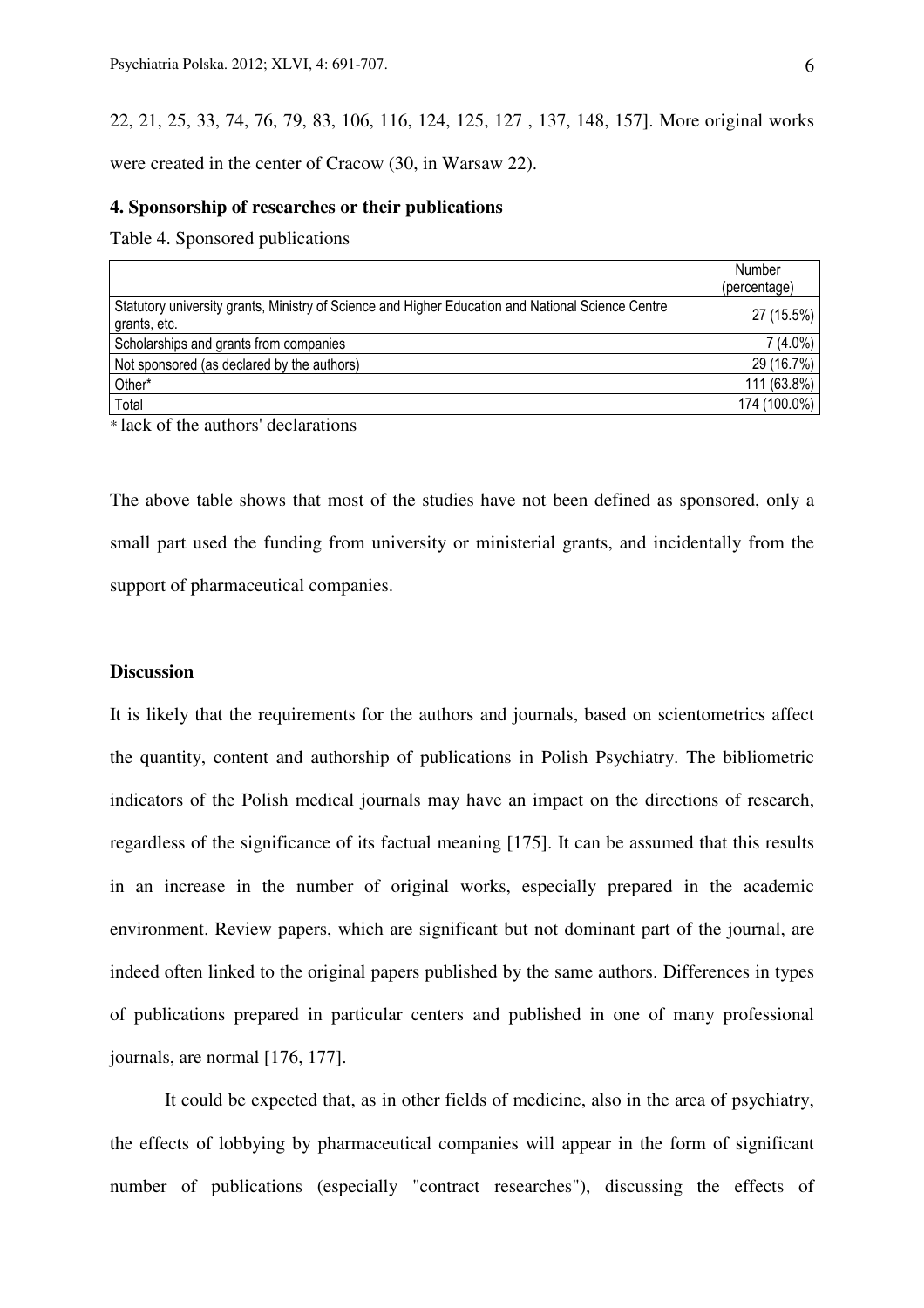medications. Meanwhile, the number of such studies published in Polish Psychiatry. is relatively insignificant. Only a few (8 - 4.6%) of 174 articles concerned pharmacotherapy. It can be assumed that this is an artifact, related to sending the majority of publications describing such studies to, for instance, "Psychiatria" (Via Medica), "Farmakoterapia w Psychiatrii i Neurologii" and "Pharmacological Reports". By contrast, most works on psychotherapy is published in the quarterly journal "Psychoterapia"

Many of the works in the discussed period concerned adaptation, comparisons and applications of psychological methods developed in other socio-cultural conditions as well as original, Polish questionnaires. Interestingly, the majority of psychological diagnostic tools described on the pages of Polish Psychiatry, are not based on tradition of projective psychodynamic methods, and usually refer to the neurocognitive science or diagnosis based on clinical scales.

Obviously, the data presented do not cover the full spectrum of research works carried out in recent years and are not fully reliable information about the actual scientific and research activities. Apart from those, the results of which were published in Polish Psychiatry, also the works that appeared in other journals should be taken into account, at least the Polish ones. Analysis of this material is planned in the nearest future.

# **Conclusions**

1. Polish Psychiatry is a journal publishing works prepared primarily in the academic environment, mainly - though not exclusively - the medical (psychiatric). 2. Most of the published works are original ones, less frequently reviews, the least frequently casuistic. Not many publications concerns randomized controlled clinical studies, specific to Evidence Based Medicine (EBM), which most likely indicates the specificity of the ongoing researches.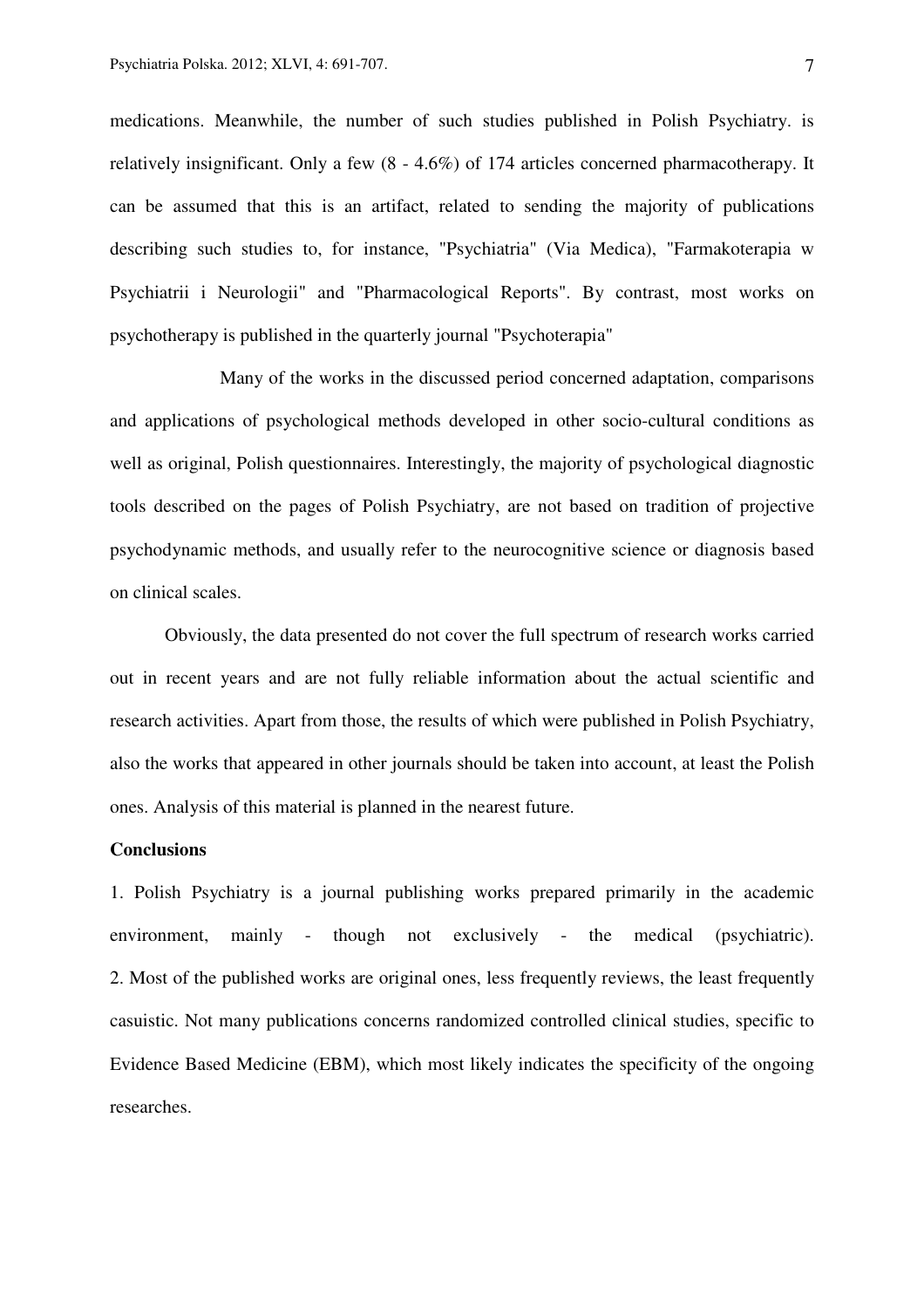3. The research interests concern mainly the area of psychotic disorders (schizophrenia and bipolar disorder in similar proportions), then neurotic disorders, eating disorders, developmental, and - to a small extent - personality disorders.

4. The published works concern mainly psychopathology, diagnosis and treatment of adults (including the elder), publications from the scope of child and adolescent psychiatry are relatively scarce - which is undoubtedly connected with a small number children and youth departments and psychiatrists.

5. Researches and publications reporting them usually are not sponsored, support of research grants - university or ministerial - is significantly rare. Not many works apply only to pharmacotherapy, and their sponsorship by the pharmaceutical industry is incidental. 6. The presented conclusions, which relate only to the works that appeared in Polish Psychiatry, are not the full reflection of the area of researches undertaken in years prior to their publication (2010-2012). It seems that they allow for a preliminary indication of the current activities in our environment concerning researches in psychiatry. However, obtaining more complete knowledge requires more extensive analyses.

*The study was not sponsored and was not associated with any risk for the patients. Access to the databases Web of Science was provided by the Medical Library of the Jagiellonian University Medical College. The author wishes to thank Jadwiga Soba*ń*ski, MA, a retired library custodian, for her valuable advices in the field of bibliometrics.* 

Report commissioned by KRW PTP. The author's address: molocko@poczta.fm

*translated by Katarzyna Cyranka, MA* 

#### **References**

1. Remberk B, Bogumił B, Bronowska Z, Namysłowska I, Potocki P. Retrospektywna analiza obrazu psychopatologicznego epizodów psychotycznych u hospitalizowanej młodzieży. Psychiatr. Pol. 2012; 46: 177– 188.

2. Gmitrowicz A, Szczepaniak A, Jabłkowska-Górecka K. Ocena stylów radzenia sobie ze stresem i inteligencji emocjonalnej u samouszkadzającej się młodzieży leczonej psychiatrycznie w zależności od wybranych czynników klinicznych. Psychiatr. Pol. 2012; 46: 227–240.

3. Pilecki MW, Cichocka A, Kowal M, Strycharczyk-Kaleta E. Niepokojące zachowania dzieci w ocenie krakowskich nauczycieli przedszkolnych. Psychiatr. Pol. 2012; 46: 213–225.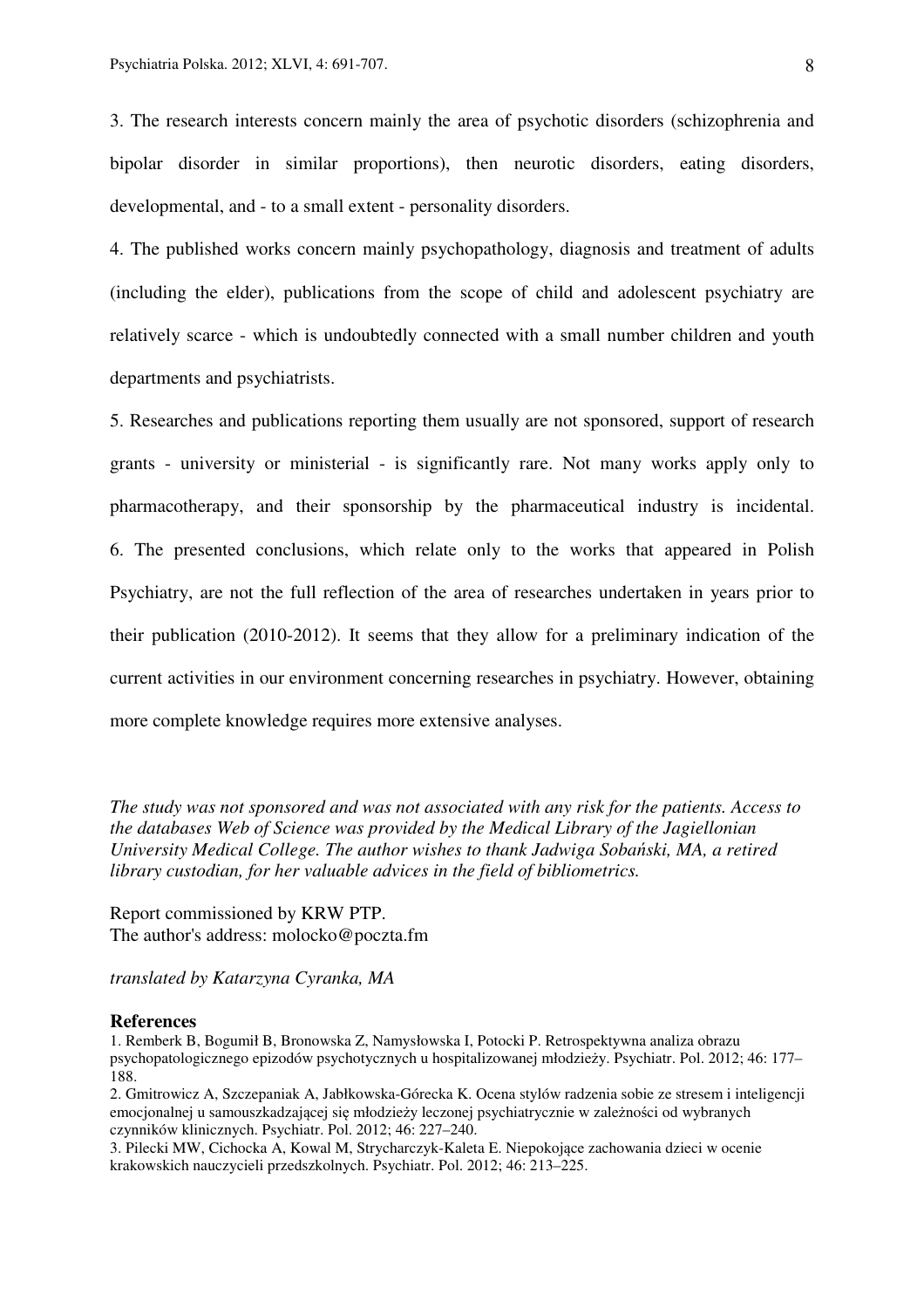4. Lis-Turlejska M, Szumiał S, Okuniewska H. Aktualny poziom objawów stresu potraumatycznego w próbie osób, które w dzieciństwie przeżyły II wojnę światową. Psychiatr. Pol. 2012; 46: 145–156.

5. Britmann J, Nasierowski T, Murawiec S, Pawlus M, Fidler E. Nasilenie interpersonalnego poczucia winy w schizofrenii paranoidalnej. Psychiatr. Pol. 2012; 46: 157–166.

6. Mroczek B, Kurpas D, Grochans E, Kuszmar G, Rotter I, Żułtak-Bączkowska K, Karakiewicz B. Funkcjonowanie psychoseksualne kobiet po leczeniu raka sutka. Psychiatr. Pol. 2012; 46: 51–61.

7. Pawlak A, Krejca M, Janas-Kozik M, Krupka-Matuszczyk I, Rajewska J, Bochenek A. Ocena lęku i depresji w okresie okołooperacyjnym u pacjentów poddawanych rewaskularyzacji mięśnia sercowego. Psychiatr. Pol. 2012; 46: 63–74.

8. Mandal E, Zalewska K. Style przywiązania, traumatyczne doświadczenia z okresu dzieciństwa i dorosłości, stany psychiczne oraz metody podejmowania prób samobójczych przez kobiety leczone psychiatrycznie. Psychiatr. Pol. 2012; 46: 75–84.

9. Pastuszak A. Strategie regulacji emocji a inteligencja emocjonalna u pacjentów z zaburzeniem osobowości borderline. Psychiatr. Pol. 2012; 46: 409–420.

10. Kühn-Dymecka A. Występowanie wybranych zasobów osobistych u osób z rozpoznaniem schizofrenii. Psychiatr. Pol. 2012; 46: 167–176.

11. Pilecki MW, Józefik B, Sałapa K. Kontekst kulturowy zaburzeń odżywiania się – badania własne. Psychiatr. Pol. 2012; 46: 189–200.

12. Talarowska M, Zboralski K, Mossakowska-Wójcik J, Gałecki P. Wykonanie Testu Łączenia Punktów przez osoby z depresją i organicznymi zaburzeniami depresyjnymi. Psychiatr. Pol. 2012; 46: 273–282.

13. Sobański JA, Müldner-Nieckowski Ł, Klasa K, Rutkowski K, Dembińska E. Objawy i problemy związane z seksualnością pacjentów dziennego oddziału leczenia zaburzeń nerwicowych . Psychiatr. Pol. 2012; 46: 21–34. 14. Müldner-Nieckowski Ł, Klasa K, Sobański JA, Rutkowski K, Dembińska E. Seksualność studentów medycyny – rozwój i realizacja potrzeb seksualnych. Psychiatr. Pol. 2012; 46: 35–49.

15. Dąbrowski M, Parnowski T. Analiza kliniczna skuteczności i bezpieczeństwa leczenia elektrowstrząsowego .

Psychiatr. Pol. 2012; 46: 345–360.

16. Bidzan L, Grabowski J, Dutczak B, Bidzan M. Wpływ farmakoterapii inhibitorami acetylocholinesterazy, kwasem walproinowym i lekami przeciwpsychotycznymi na zachowania agresywne w przebiegu otępienia typu Alzheimera. Psychiatr. Pol. 2012; 46: 361–372.

17. Bętkowska-Korpała B. Osobowość w Modelu Wielkiej Piątki a utrzymywanie abstynencji od alkoholu przez rok od rozpoczęcia leczenia. Psychiatr. Pol. 2012; 46: 387–399.

18. Cygankiewicz P, Solecka D, Pilecki MW, Józefik B. Predyktory poprawy objawowej w zaburzeniach odżywiania się. Analiza wstępna. Psychiatr. Pol. 2012; 46: 201–212.

19. Iniewicz G, Dziekan K, Wiśniewska D, Czuszkiewicz A. Wzory przywiązania i lęk u adolescentów z diagnozą zaburzeń zachowania i emocji. Psychiatr. Pol. 2011; 45: 693–702.

20. Iniewicz G, Wiśniewska D, Dziekan K, Czuszkiewicz A. Wzory przywiązania i zachowania agresywne wśród młodzieży z diagnozą zaburzeń zachowania i emocji. Psychiatr. Pol. 2011; 45: 703–711.

21. Szkup-Jabłońska M, Karakiewicz B, Grochans E, Jurczak A, Zaremba-Pechmann L, Rotter I, Nowak-Starz G, Samochowiec J. Wpływ poziomu ołowiu we krwi na powstawanie utrudnień w funkcjonowaniu społecznym dzieci z zaburzeniami zachowania. Psychiatr. Pol. 2011; 45: 713–722.

22. Borkowska AR, Słopień A, Pytlińska N, Rajewski A, Dmitrzak-Węglarz M, Szczepankiewicz A, Wolańczyk T. Funkcje wzrokowo-przestrzenne i organizacja czynności grafomotorycznych u dzieci z ADHD. Psychiatr. Pol. 2011; 45: 367–378.

23. Bomba J, Modrzejewska R, Beauvale A. Struktura czynnikowa objawów w Krakowskim Inwentarzu Depresyjnym KID IO "B1" w grupie 15-latków. Psychiatr. Pol. 2011; 45: 245–259.

24. Tybura P, Grzywacz A, Samochowiec A, Samochowiec J. Analiza genów kandydujących związanych z predyspozycją do schizofrenii i z efektem leczenia przeciwpsychotycznego. Psychiatr. Pol. 2011; 45: 811–823. 25. Łoza B, Heitzman J, Kosmowski W. W kierunku nowej klasyfikacji zaburzeń psychicznych – opinie polskich psychiatrów dotyczące projektu ICD-11. Psychiatr. Pol. 2011; 45: 785–798.

26. Jaracz J, Grzechowiak M, Raczkowiak L, Rybakowski J. Rozpoznawanie emocji twarzy w schizofrenii: związek z funkcjonowaniem poznawczym i społecznym. Psychiatr. Pol. 2011; 45: 839–849.

27. Bidzan L, Grabowski J, Dutczak B, Bidzan M. Zaburzenia snu w okresie przedklinicznym choroby Alzheimera. Psychiatr. Pol. 2011; 45: 851–860.

28. Janota B, Załuska M. Poziom kortyzolu, dehydroepiandrosteronu i jego siarczanu (DHEA i DHEA-S) w surowicy krwi a obraz lipidogramu i reakcja na leczenie u kobiet z depresją. Psychiatr. Pol. 2011; 45: 861–873. 29. Kasperek-Zimowska B, Chądzyńska M. Poczucie koherencji i style radzenia sobie ze stresem wśród rodziców dorosłych dzieci z rozpoznaniem schizofrenii. Psychiatr. Pol. 2011; 45: 643–652.

30. Izydorczyk B. Psychologiczny profil cech ja cielesnego u młodych kobiet polskich – analiza porównawcza struktury ja cielesnego u kobiet chorych na zaburzenia odżywiania się i zaburzenia psychotyczne. Psychiatr. Pol. 2011; 45: 653–670.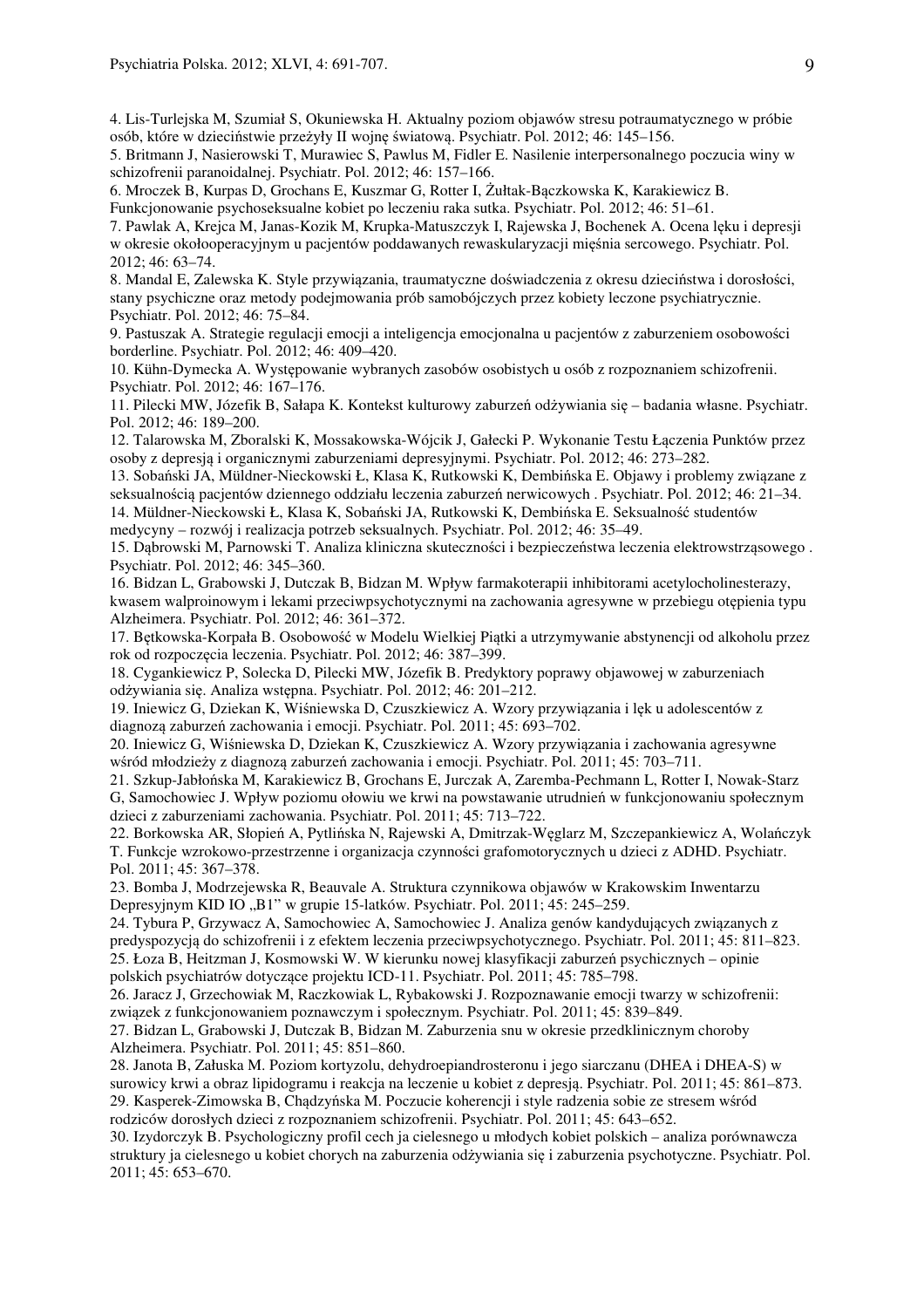31. Brytek-Matera A. Postawy wobec ciała a obraz samych siebie u kobiet z zaburzeniami odżywiania się. Badania na gruncie teorii rozbieżności Ja – Edwarda Tory Higginsa. Psychiatr. Pol. 2011; 45: 671–682. 32. Lelek A, Bętkowska-Korpała B, Jabłoński M. Lęk a obraz własnego ciała u kobiet dorastających w rodzinie

z problemem uzależnienia. Psychiatr. Pol. 2011; 45: 683–692.

33. Hintze B, Borkowska A. Nasilenie objawów psychopatologicznych a zaburzenia pamięci operacyjnej i funkcji wykonawczych u chorych na schizofrenię w okresie częściowej remisji objawowej. Psychiatr. Pol. 2011; 45: 457–467.

34. Potoczek A. Różnice w nasileniu i współwystępowaniu objawów zespołu lęku napadowego i depresji w astmie ciężkiej i trudnej oraz w astmie z nadwrażliwością na aspirynę (aspirynowej). Psychiatr. Pol. 2011; 45: 469–480.

35. Potoczek A. Ogólne różnice w nasileniu katastroficznej interpretacji doznań somatycznych oraz jej szczegółowy związek z nasileniem objawów zespołu lęku napadowego i depresji u kobiet i mężczyzn z astmą ciężką i trudną oraz astmą aspirynową. Psychiatr. Pol. 2011; 45: 481–493.

36. Talarowska M, Florkowski A, Zboralski K, Gałecki P. Wykonanie Testu Pamięci Wzrokowej Bentona oraz Wzrokowo-Motorycznego Testu Gestalt Lauretty Bender przez osoby z depresją i organicznymi zaburzeniami depresyjnymi. Psychiatr. Pol. 2011; 45: 495–504.

37. Wichowicz HM, Wieczorek D. Badanie przesiewowe depresji poudarowej z użyciem Hospital Anxiety and Depression Scale (HADS) . Psychiatr. Pol. 2011; 45: 505–514.

38. Aleksandrowicz JW, Sobański JA. Kwestionariusz objawowy S-III. Psychiatr. Pol. 2011; 45: 515–526. 39. Gawęda Ł, Kokoszka A. Polska wersja Zmodyfikowanej Skali Halucynacji (RHS) Morrisona i wsp. Analiza czynnikowa skali oraz częstotliwość występowania doświadczeń podobnych do omamów wśród osób zdrowych psychicznie. Psychiatr. Pol. 2011; 45: 527–543.

40. Makara-Studzińska M, Książek P, Koślak A, Załuska W, Książek A. Rozpowszechnienie zaburzeń depresyjnych wśród pacjentów ze schyłkową niewydolnością nerek. Psychiatr. Pol. 2011; 45: 187–195.

41. Potoczek A. Różnice w poczuciu koherencji w astmie ciężkiej, trudnej i w astmie z nadwrażliwością na aspirynę (aspirynowej) oraz jej związki z nasileniem objawów zespołu lęku napadowego i depresji w podgrupach kobiet i mężczyzn. Psychiatr. Pol. 2011; 45: 197–209.

42. Fornal-Pawłowska M, Wołyńczyk-Gmaj D, Szelenberger W. Walidacja Ateńskiej Skali Bezsenności. Psychiatr. Pol. 2011; 45: 211–221.

43. Tomaszewski K, Zarychta M, Bieńkowska A, Chmurowicz E, Nowak W, Skalska A. Walidacja polskiej wersji językowej Patient Health Questionnaire-9 w populacji hospitalizowanych osób starszych. Psychiatr. Pol. 2011; 45: 223–233.

44. Kokoszka A, Czernikiewicz W, Radzio R, Jodko A. Kwestionariusz Seksuologiczny – narzędzie do badań przesiewowych: założenia i trafność. Psychiatr. Pol. 2011; 45: 235–244.

45. Kokoszka A, Laskowska M, Mikuła J. Doznania psychotyczne w przebiegu alkoholowych zespołów abstynencyjnych: porównanie lokalizacji poczucia kontroli u osób z majaczeniem oraz bez majaczenia oraz analiza doznań w zespołach majaczeniowych. Psychiatr. Pol. 2011; 45: 9-19.

46. Potoczek A. Związek mechanizmów obronnych osobowości z nasileniem objawów zespołu lęku napadowego i depresji u kobiet i mężczyzn z astmą ciężką i trudną i astmą aspirynową. Psychiatr. Pol. 2011; 45: 21-33.

47. Wciórka J, Schaeffer E, Świtaj P, Waszkiewicz J, Krasuska K, Węgrzyn J, Woźniak P. Skala Manii Becha– Rafaelsena i Skala Manii Younga – porównanie właściwości psychometrycznych dwóch narzędzi do oceny nasilenia zespołu maniakalnego. Psychiatr. Pol. 2011; 45: 61-78.

48. Dragan M, Dragan WŁ. Właściwości psychometryczne polskiej wersji The Metacognitions Questionnaire-30. Psychiatr. Pol. 2011; 45: 545–553.

49. Groszewska A, Kapelski P, Skibińska M, Hauser J. Asocjacyjne badania rodzinne polimorfizmu -1562C>T genu MMP-9 w schizofrenii. Psychiatr. Pol. 2011; 45: 317–324.

50. Grochans E, Grzywacz A, Małecka I, Samochowiec A, Karakiewicz B, Samochowiec J. Badania asocjacyjne wybranych polimorfizmów genów DRD2, 5HTT, GRIK3, ADH4 u pacjentów z zespołem zależności alkoholowej. Psychiatr. Pol. 2011; 45: 325–335.

51. Samochowiec A, Horodnicki JM, Samochowiec J. Wpływ cech osobowości i polimorfizmów genów DRD4 i 5HTT rodziców na predyspozycje ich synów do uzależnienia się od alkoholu. Psychiatr. Pol. 2011; 45: 337–347. 52. Prot K, Anczewska M, Indulska A, Raduj J, Pałyska M. Satysfakcja pacjentów i rodzin z opieki środowiskowej – badanie pilotażowe. Psychiatr. Pol. 2011; 45: 799–809.

53. Strzelecki D, Rabe-Jabłońska J. Zmiana w zakresie objawów pozytywnych, negatywnych oraz psychopatologii ogólnej u pacjentów ze schizofrenią otrzymujących augmentację leczenia

przeciwpsychotycznego glicyną: wyniki wstępnego 10-tygodniowego badania otwartego. Psychiatr. Pol. 2011; 45: 825–837.

54. Bronowski P, Sawicka M. Specjalistyczne usługi opiekuńcze jako instrument kompensowania sieci społecznych osób chorych psychicznie. Psychiatr. Pol. 2011; 45: 391–403.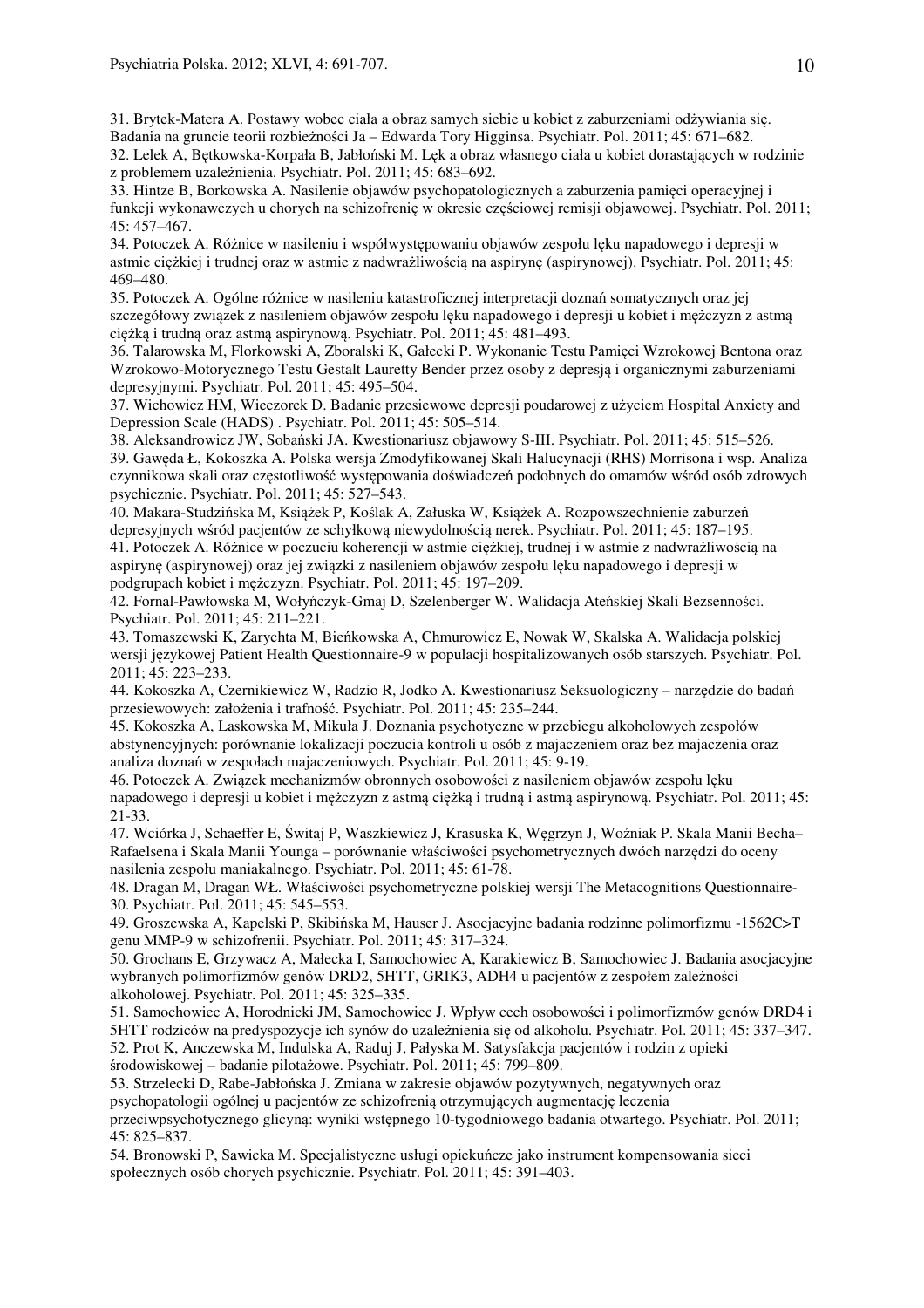55. Chodkiewicz J, Nowakowska K. Preferowana orientacja temporalna a przebieg leczenia odwykowego osób uzależnionych od alkoholu. Psychiatr. Pol. 2011; 45: 177–196.

56. Sosnowska M, Prot-Klinger K, Scattergood M, Paczkowska M, Smolicz A, Ochocka M. Relacja terapeutyczna w psychiatrii środowiskowej z perspektywy pacjenta i terapeuty. Psychiatr. Pol. 2011; 45: 723– 735.

57. Pawełczyk T, Pawełczyk A, Rabe-Jabłońska J. Deklarowane przez polskich psychiatrów sposoby postępowania wobec osób z grupy wysokiego ryzyka rozwoju psychozy: wyniki ogólnopolskiego badania sondażowego. Psychiatr. Pol. 2011; 45: 379–390.

58. Anczewska M, Świtaj P, Waszkiewicz J, Indulska A, Prot K, Raduj J, Pałyska M. Pacjent, klient, czy... – określenia preferowane w psychiatrycznej opiece zdrowotnej. Psychiatr. Pol. 2011; 45: 35-44.

59. Kaszyński H, Cechnicki A. Polscy pracodawcy wobec zatrudniania osób chorujących psychicznie. Psychiatr. Pol. 2011; 45: 45-60.

60. Panczyk P. Trudności w uczeniu się nowych pojęć u dzieci z wybranymi zaburzeniami psychicznymi. Psychiatr. Pol. 2010; 44: 801-810.

61. Modrzejewska R, Badura-Madej W. Zmiany generacyjne obrazu siebie wśród polskich adolescentów (kohorty 1987 versus 2001). Psychiatr. Pol. 2010; 44: 811-821.

62. Modrzejewska R. Współwystępowanie objawów depresyjnych, zaburzeń jedzenia oraz obsesyjnokompulsyjnych a używanie substancji psychoaktywnych w populacji 17-letniej młodzieży wielkomiejskiej. Psychiatr. Pol. 2010; 44: 651-663.

63. Józefik B, Iniewicz G, Ulasińska R. Wzory przywiązania, samoocena i płeć psychologiczna w anoreksji i bulimii psychicznej. Psychiatr. Pol. 2010; 44: 665-676.

64. Modrzejewska R, Bomba J. Rozpowszechnienie zaburzeń psychicznych i używania substancji psychoaktywnych w populacji 17-letniej młodzieży wielkomiejskiej. Psychiatr. Pol. 2010; 44: 579–592. 65. Załuska M, Serafin A, Wójcicka K, Salwa A, Kuroń M, Kossowska-Lubowiecka A, Tymińska M. Modelowy Ośrodek Rehabilitacji Socjopsychiatrycznej dla młodzieży – MORS – program i badania ewaluacyjne. Psychiatr. Pol. 2010; 44: 823-834.

66. Drogowski M. Ewolucja tytułów kodeksowych i przyczyn natury psychicznej niezdolności do zawarcia małżeństwa w okresie minionych 25 lat. Psychiatr. Pol. 2010; 44: 497–503.

67. Potoczek A. Płeć i obecność doznanych urazów psychicznych a współwystępowanie zespołu lęku napadowego i depresji w astmie ciężkiej i trudnej oraz w astmie aspirynowej. Psychiatr. Pol. 2010; 44: 785-799. 68. Michalska-Leśniewicz M, Gruszczyński W. Psychologiczne wyznaczniki jakości życia kobiet z rozpoznaną depresją. Psychiatr. Pol. 2010; 44: 529–541.

69. Osmańska M, Borkowska A, Makarewicz R. Ocena jakości życia, nasilenia cech lęku i depresji u pacjentów ze złośliwym zarodkowym nowotworem jądra w trakcie chemioterapii i po zakończonym leczeniu onkologicznym. Psychiatr. Pol. 2010; 44: 543–556.

70. Potoczek A. Współwystępowanie astmy aspirynowej, zespołu lęku napadowego i depresji a płeć chorych i doznane urazy psychiczne. Psychiatr. Pol. 2010; 44: 557–567.

71. Potoczek A. Związki pomiędzy ciężkością astmy aspirynowej a współwystępującym z nią zespołem lęku napadowego i depresją. Psychiatr. Pol. 2010; 44: 569–578.

72. Skowerska A, Wichniak A, Skalski M. Zaburzenia snu i rytmu okołodobowego w schizofrenii. Psychiatr. Pol. 2010; 44: 621-631.

73. Wciórka J, Krasuska K, Schaeffer E, Waszkiewicz J, Świtaj P, Chrostek A, Bembenek A. Ocena przydatności skali GEOPTE – skali samooceny poznania społecznego dla chorych na schizofrenię. Psychiatr. Pol. 2010; 44: 633-649.

74. Pawłowski T, Kiejna A, Rybakowski J, Dudek D, Siwek M, Łojko D, Roczeń R. Cechy dwubiegunowości u pacjentów z depresją lekooporną – wstępne wyniki badania TRES-DEP. Psychiatr. Pol. 2010; 44: 775-784. 75. Modrzejewska R, Bomba J, Beauvale A. Struktura czynnikowa objawów w Krakowskim Inwentarzu Depresyjnym (KID) IO "C1". Psychiatr. Pol. 2010; 44: 47–59.

76. Młodożeniec A, Brodniak WA, Polewka A, Bembenek A. Sezonowość samobójstw w Polsce. Analiza danych Głównego Urzędu Statystycznego z lat 1999–2003. Psychiatr. Pol. 2010; 44: 61–69.

77. Mączka G, Grabski B, Gierowski JK, Dudek D. Psychoedukacja grupowa w kompleksowym leczeniu choroby afektywnej dwubiegunowej – doświadczenia krakowskie. Psychiatr. Pol. 2010; 44: 89–100.

78. Potoczek A. Związki pomiędzy przewlekłością choroby, nasileniem objawów lękowych i depresyjnych a mechanizmami obronnymi, koherencją i funkcjonowaniem rodzinnym u pacjentów z rozpoznaniem zespołu lęku napadowego. Psychiatr. Pol. 2010; 44: 101–116.

79. Parafianowicz K, Sicińska J, Moran A, Szumański J, Staniszewski K, Rudnicka L, Kokoszka A. Współwystępowanie zaburzeń psychicznych w łuszczycy: doniesienie wstępne. Psychiatr. Pol. 2010; 44: 119– 126.

80. Cechnicki A, Hanuszkiewicz I, Polczyk R, Cichocki, Kalisz A, Rostworowska M. Wskaźnik ekspresji emocji (EE) jako rodzinny predyktor przebiegu schizofrenii. Psychiatr. Pol. 2010; 44: 173–184.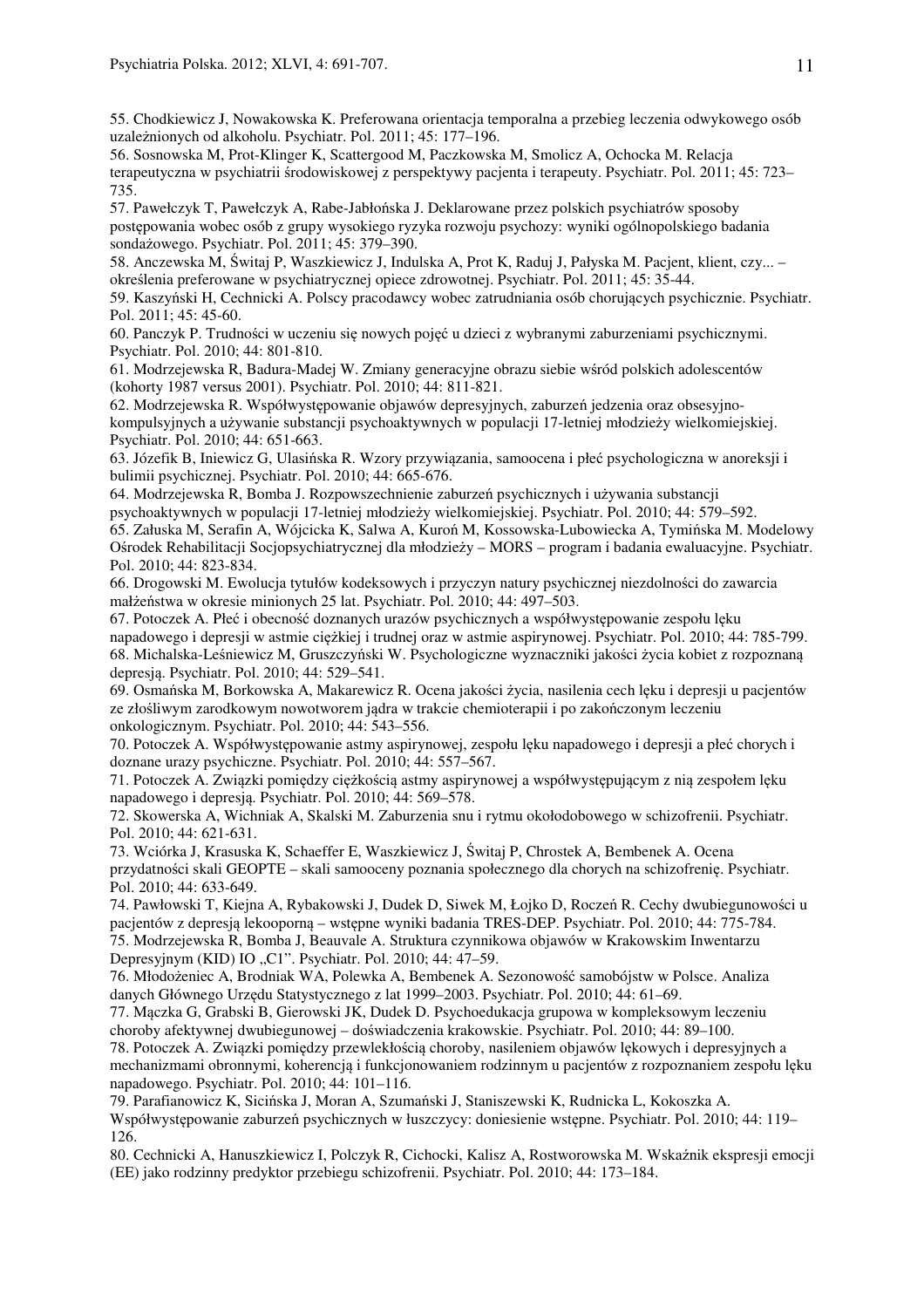81. Cechnicki A, Cichocki Ł, Franczyk-Glita J. Spójność wymiarów objawowych schizofrenii w dwunastoletniej katamnezie. Psychiatr. Pol. 2010; 44: 185–196.

82. Kapelski P, Hauser J, Skibińska M, Szczepankiewicz A, Dmitrzak-Węglarz M, Budziński B, Gorzkowska K, Czerski PM. Brak asocjacji pomiędzy polimorfizmem insercyjno-delecyjnym promotorowego odcinka genu transportera serotoniny oraz polimorfizmem T102C genu kodującego receptor 5HT2A a schizofrenią – badania rodzinne. Psychiatr. Pol. 2010; 44: 197–206.

83. Tylec A, Kucharska-Pietura K, Jeleniewicz W, Czernikiewicz A, Stryjecka-Zimmer M. Funkcjonalny polimorfizm genów enzymów inaktywujących katecholaminy a deficyty procesów emocjonalnych w schizofrenii paranoidalnej. Psychiatr. Pol. 2010; 44: 207–219.

84. Anczewska M, Raduj J, Indulska A, Pałyska M, Prot K. Porównanie opinii pacjentów o jakości opieki na oddziałach psychiatrycznych i neurologicznych. Psychiatr. Pol. 2010; 44: 255–265.

85. Brytek-Matera A. Obraz własnego ciała u otyłych kobiet: przyczyny i stopień niezadowolenia, związek z obniżoną samooceną i strategiami radzenia sobie ze stresem. Psychiatr. Pol. 2010; 44: 267–275.

86. Talarowska M, Florkowski A, Zboralski K, Gałecki P. Różnice w przebiegu depresji między kobietami a mężczyznami stwierdzone na podstawie testu MMPI-2. Psychiatr. Pol. 2010; 44: 319–328.

87. Mandal E, Zalewska K. Psychiczna kobiecość i męskość, poczucie własnej atrakcyjności, style przywiązania, style radzenia sobie i strategie autoprezentacji u kobiet podejmujących próby samobójcze. Psychiatr. Pol. 2010; 44: 329–339.

88. Frydecka D, Małyszczak K, Chachaj A, Kiejna A. Struktura czynnikowa Kwestionariusza Ogólnego Zdrowia (GHQ-30). Psychiatr. Pol. 2010; 44: 341–359.

89. Cechnicki A, Hanuszkiewicz I, Polczyk R, Bielańska A. Prospektywna ocena wpływu czasu nie leczonej psychozy na przebieg schizofrenii. Psychiatr. Pol. 2010; 44: 381–394.

90. Strzelecki D, Rabe-Jabłońska J. Czy osoczowe stężenia glicyny mogą być czynnikiem rokowniczym skuteczności jej stosowania u chorych na schizofrenię?. Psychiatr. Pol. 2010; 44: 395–404.

91. Kapelski P, Hauser J, Skibińska M, Szczepankiewicz A, Dmitrzak-Węglarz M, Gorzkowska K, Pawlak J, Czerski PM. Asocjacyjne badania rodzinne polimorfizmów genów DRD1, DRD2, DRD3, DRD4, DAT, COMT w schizofrenii. Psychiatr. Pol. 2010; 44: 405–413.

92. Szulc A, Galińska B, Tarasów E, Dzienis W, Kubas B, Konarzewska B, Waszkiewicz N, Popławska R. Wpływ leków antypsychotycznych atypowych na funkcjonowanie mózgu w schizofrenii w obrazie spektroskopii protonowej rezonansu magnetycznego. Psychiatr. Pol. 2010; 44: 415–426.

93. Wasilewski D, Wojnar M, Chatizow J. Depresja a ból: ogólnopolskie badanie epidemiologiczne. Psychiatr. Pol. 2010; 44: 435–445.

94. Żechowski C. Trudności diagnostyczne u pacjentów w okresie dojrzewania – czynniki subiektywne po stronie lekarza. Psychiatr. Pol. 2012; 46: 241–247.

95. Chojnicka I, Płoski R. Polska wersja wywiadu do diagnozowania autyzmu ADI-R (Autism Diagnostic Interview – Revised). Psychiatr. Pol. 2012; 46: 249–259.

96. Marcinowski F. Leon Daraszkiewicz i jego monografia o hebefrenii . Psychiatr. Pol. 2012; 46: 123–131. 97. Pastuszak A. Regulacja emocji u pacjentów z zaburzeniem osobowości borderline – aktualne kierunki badań. Psychiatr. Pol. 2012; 46: 401–408.

98. Talarczyk M. Anoreksja psychiczna z perspektywy koncepcji Karla Jaspersa, Ericha Fromma oraz nurtu konstrukcjonizmu społecznego – hipotezy i refleksje. Psychiatr. Pol. 2012; 46: 429–440.

99. Kucharska J. Problemy psychiczne w grupach mniejszości etnicznych i narodowych. Psychiatr. Pol. 2012; 46: 451–459.

100. Jaracz M, Borkowska A. Iowa Gambling Task – narzędzie do oceny podejmowania decyzji. Psychiatr. Pol. 2012; 46: 461–472.

101. Jaracz J, Grzechowiak M, Raczkowiak L, Rataj K, Rybakowski J. Polska wersja Kompleksowej Oceny Zagrażających Stanów Psychicznych (CAARMS) – opis metody. Psychiatr. Pol. 2012; 46: 95–107.

102. Szwed K, Bieliński M, Drożdż W, Pawliszak W, Hoffmann A, Anisimowicz L, Borkowska A. Zaburzenia funkcjonowania poznawczego po zabiegach kardiochirurgicznych. Psychiatr. Pol. 2012; 46: 473–482.

103. Jędrasik-Styła M, Ciołkiewicz A, Denisiuk M, Linke M, Parnowska D, Gruszka A, Jarema M, Wichniak A. Bateria testów MATRICS – standard oceny funkcji poznawczych w badaniach klinicznych w schizofrenii. Psychiatr. Pol. 2012; 46: 261–271.

104. Janas-Kozik M, Zejda J, Stochel M, Brożek G, Janas A, Jelonek I. Ortoreksja – nowe rozpoznanie?. Psychiatr. Pol. 2012; 46: 441–450.

105. Jakubczyk A, Wojnar M. Całkowita abstynencja czy redukcja szkód – różne strategie terapii uzależnienia od alkoholu w świetle badań i międzynarodowych zaleceń. Psychiatr. Pol. 2012; 46: 373–386.

106. Kostecka M, Namysłowska I, Ostoja-Zawadzka K. Problemy etyczne w terapii schizofrenii. Psychiatr. Pol. 2012; 46: 421–428.

107. Gosek P, Chojnacka M, Bieńkowski P, Święcicki Ł. Zastosowanie antagonisty receptorów NMDA (Nmetylo-D-asparaginianu) – ketaminy w leczeniu depresji lekoopornej. Psychiatr. Pol. 2012; 46: 283–294.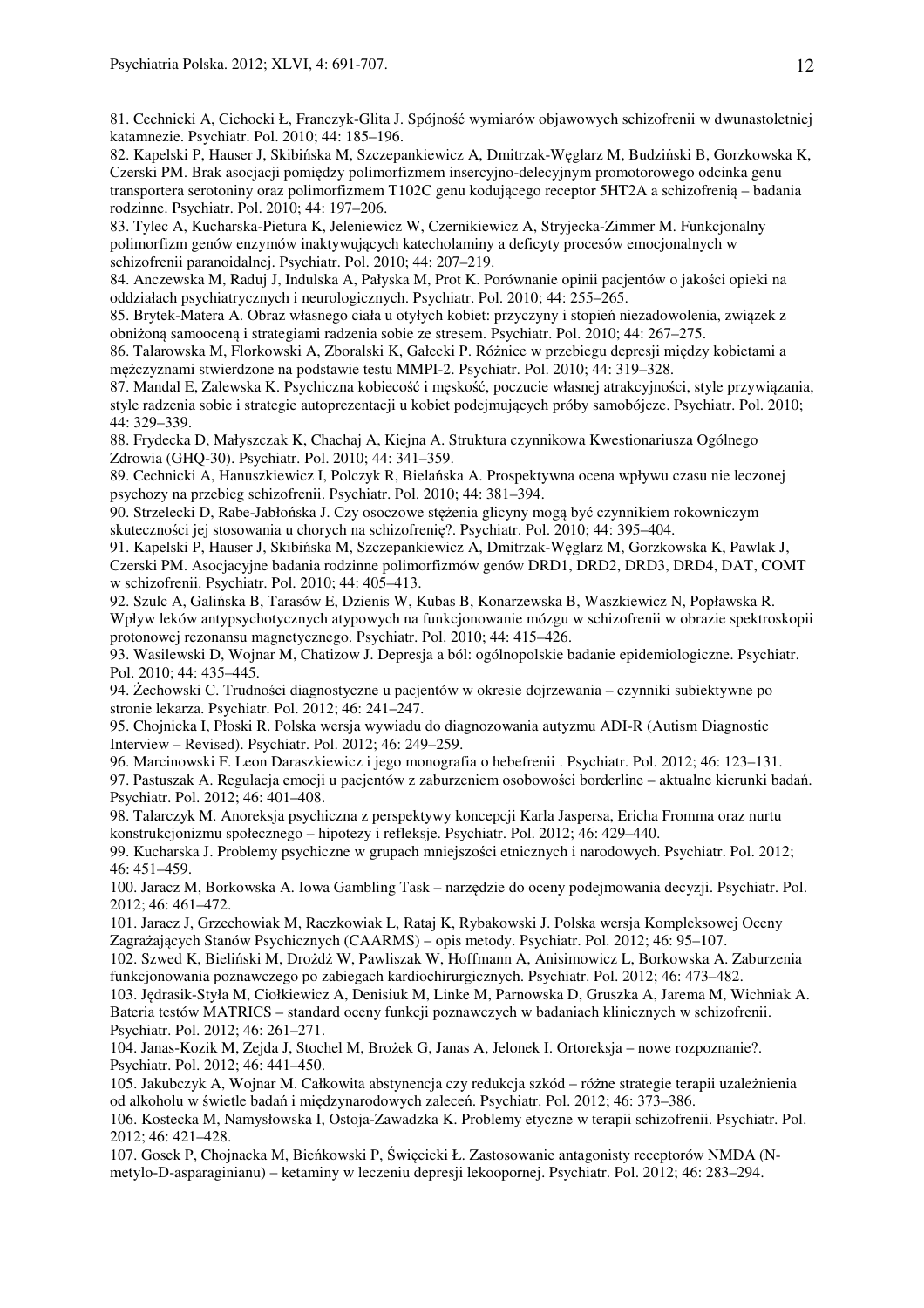108. Kryszkowski W, Bobińska K, Florkowski A, Pluta P, Gottwald L, Gałecki P. Wpływ farmakoterapii przeciwdepresyjnej na przebieg choroby nowotworowej. Psychiatr. Pol. 2012; 46: 85–94.

109. Gierowski JK. Uwagi psychologa sądowego o nowych regulacjach prawnych w sprawach o tzw. przestępstwa seksualne. Psychiatr. Pol. 2012; 46: 5–19.

110. Jaeschke R, Siwek M, Brożek J, Brudkiewicz P. Badania z randomizacją w psychiatrii. Psychiatr. Pol. 2012; 46: 109–121.

111. Heitzman J, Łoza B, Kosmowski W. Klasyfikacja zaburzeń psychicznych – koncepcyjne założenia ICD-11. Psychiatr. Pol. 2011; 45: 941-950.

112. Józefik B. Psychoterapia jako dyskurs kulturowy. Psychiatr. Pol. 2011; 45: 737–748.

113. Izydorczyk B. Zastosowanie psychodramy w psychoterapii pacjentów chorujących na anoreksję i bulimię psychiczną. Psychiatr. Pol. 2011; 45: 261–275.

114. Lisik MZ, Janas-Kozik M, Krupka-Matuszczyk I, Sieroń AL. Zespół łamliwego chromosomu X – problem dziecka i rodziców. Psychiatr. Pol. 2011; 45: 357–365.

115. Permoda-Osip A, Rybakowski J. Koncepcja glutaminergiczna chorób afektywnych. Psychiatr. Pol. 2011; 45: 875–888.

116. Blaut A, Paulewicz B. Poznawcza podatność na depresję. Psychiatr. Pol. 2011; 45: 889–899.

117. Kałwa A. Zaburzenia funkcji poznawczych w chorobie afektywnej dwubiegunowej. Psychiatr. Pol. 2011; 45: 901–910.

118. Krzystanek M, Pałasz A, Krzystanek E, Krupka-Matuszczyk I, Wiaderkiewicz R, Skowronek R. Sadenozylo L-metionina w schorzeniach OUN. Psychiatr. Pol. 2011; 45: 923–931.

119. Talarowska M, Orzechowska A, Zboralski K, Gałecki P. Udział prawej półkuli mózgu w etiologii zaburzeń depresyjnych. Psychiatr. Pol. 2011; 45: 563–572.

120. Jaeschke R, Siwek M, Dudek D. Neurobiologia zachowań samobójczych. Psychiatr. Pol. 2011; 45: 573– 588.

121. Albiński R, Kleszczewska-Albińska A, Bedyńska S. Geriatryczna Skala Depresji (GDS). Trafność i

rzetelność różnych wersji tego narzędzia – przegląd badań. Psychiatr. Pol. 2011; 45: 555–562.

122. Suchanecka A, Grzywacz A, Samochowiec J. Gen ANKK1 w psychiatrii. Psychiatr. Pol. 2011; 45: 349– 356.

123. Pawlak W, Szafrański T. Przezczaszkowe badanie dopplerowskie w schizofrenii – przegląd piśmiennictwa. Psychiatr. Pol. 2011; 45: 405–417.

124. Prochwicz K, Sobczyk A. Manie taneczne. Między kulturą a medycyną. Psychiatr. Pol. 2011; 45: 277–287.

125. Prochwicz K, Sobczyk A. Syndrom jerozolimski. Objawy, przebieg i kontekst kulturowy. Psychiatr. Pol. 2011; 45: 289–296.

126. Bryńska A. Miejsce zespołu Aspergera w grupie całościowych zaburzeń rozwoju: kontinuum czy spektrum zaburzeń autystycznych?. Psychiatr. Pol. 2011; 45: 749–758.

127. Jarema M, Dudek D, Landowski J, Heitzman J, Rabe-Jabłońska J, Rybakowski J. Trazodon – lek

przeciwdepresyjny: mechanizm działania i miejsce w leczeniu depresji. Psychiatr. Pol. 2011; 45: 611–625.

128. Hanć T. Neuroobrazowe efekty poznawczo-behawioralnej terapii zaburzeń lękowych. Psychiatr. Pol. 2011; 45: 911–922.

129. Duda-Sobczak A, Wierusz-Wysocka B. Cukrzyca a choroby psychiczne. Psychiatr. Pol. 2011; 45: 589–598. 130. Zyss T. Elektrowstrząsy oraz inne nowe techniki stymulacji elektrycznej i magnetycznej w terapii depresji – zagadnienia placebo i zapewnienie warunków ślepej próby, oraz inne problemy metodologiczne. Psychiatr. Pol. 2011; 45: 97-116.

131. Zyss T. Przezczaszkowa stymulacja magnetyczna w terapii depresji – zagadnienia placebo i zapewnienie warunków ślepej próby, oraz inne problemy metodologiczne. Psychiatr. Pol. 2011; 45: 117-134.

132. Izydorczyk B. Psychoterapia oparta na teorii relacji z obiektem i psychodramie – integracyjne podejście w leczeniu zaburzeń odżywiania. Psychiatr. Pol. 2010; 44: 677-689.

133. Stochel M, Janas-Kozik M. Przyjaciółki wirtualnej Any – zjawisko proanoreksji w sieci internetowej. Psychiatr. Pol. 2010; 44: 693-702.

134. Żmijewska A. Zespół Aspergera w ujęciu rodzinnym – przegląd badań. Psychiatr. Pol. 2010; 44: 713-722. 135. Tarkowski Z, Humeniuk E, Dunaj J. Jąkanie w wieku przedszkolnym: przegląd badań. Psychiatr. Pol. 2010; 44: 703-712.

136. Rorat M, Kuchar E, Szenborn L, Małyszczak K. Narastający lęk przed boreliozą i jego przyczyny. Psychiatr. Pol. 2010; 44: 895-904.

137. Zyss T, Krawczyk A, Zięba A, Dudek D, Hese R, Drzymała P, Wiak S, Sawicki B, Starzyński J, Szmurło R, Wincenciak S. Komputerowe modelowanie zabiegów elektrowstrząsowych i przezczaszkowej stymulacji magnetycznej – wyjaśnienie słabej skuteczności metody magnetycznej. Psychiatr. Pol. 2010; 44: 835-851. 138. Zyss T. Nowe techniki stymulacji elektrycznej i magnetycznej w terapii depresji – porównanie z elektrowstrząsami i farmakoterapią. Psychiatr. Pol. 2010; 44: 853-869.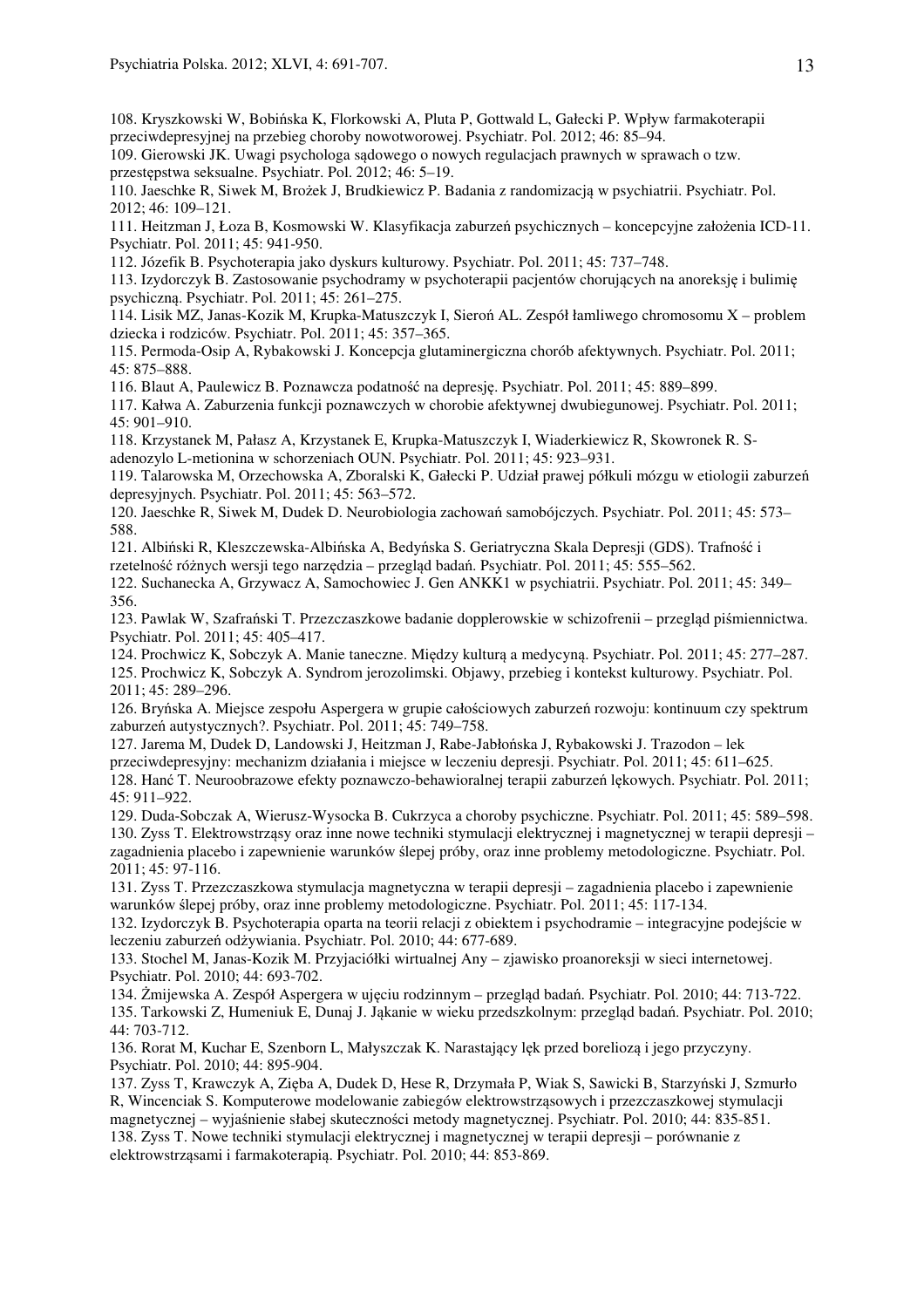139. Murawiec S, Mosiołek A. Neuropsychologiczna poznawcza hipoteza działania leków przeciwdepresyjnych – przegląd piśmiennictwa. Psychiatr. Pol. 2010; 44: 871-880.

140. Ochędzan M, Jarema M. Uwagi o praktycznym zastosowaniu ziprasidonu w schizofrenii. Psychiatr. Pol. 2010; 44: 881-893.

141. Zyss T. Przezczaszkowa stymulacja stałoprądowa tDCS i inne pokrewne techniki w terapii zaburzeń psychicznych. Psychiatr. Pol. 2010; 44: 505–518.

142. Drogowski M. Niezdolność do podjęcia istotnych obowiązków małżeńskich z przyczyn natury psychicznej. Aspekt sądowo-psychiatryczny. Psychiatr. Pol. 2010; 44: 487–496.

143. Hajdukiewicz D, Heitzman J. Propozycja formularzy zgody pacjenta na hospitalizację psychiatryczną i leczenie. Psychiatr. Pol. 2010; 44: 475–486.

144. Ciałkowska-Kuźmińska M, Kiejna A. Konsekwencje opieki nad pacjentem z zaburzeniem psychicznym – definicje i narzędzia oceny. Psychiatr. Pol. 2010; 44: 519–527.

145. Janusz B, Bobrzyński J, Furgał M, de Barbaro B, Gdowska K. O potrzebie badań jakościowych w psychiatrii. Psychiatr. Pol. 2010; 44: 5–11.

146. Czerederecka A. Potrzeba profesjonalnej dyskusji na temat PAS. Psychiatr. Pol. 2010; 44: 13–26.

147. Remlinger-Molenda A, Rybakowski J. Neuroimmunologia choroby afektywnej dwubiegunowej. Psychiatr. Pol. 2010; 44: 27–38.

148. Łojko D, Rybakowski J, Dudek D, Pawłowski T, Siwek M, Kiejna A. Hypomania Check List (HCL-32) – kwestionariusz objawów hipomanii: charakterystyka i zastosowanie. Psychiatr. Pol. 2010; 44: 39–46.

149. Zyss T. Stymulacja nerwu błędnego w terapii depresji – opis metody i kilka krytycznych uwag. Psychiatr. Pol. 2010; 44: 71–88.

150. Waszkiewicz N, Konarzewska B, Waszkiewicz M, Popławska R, Szajda SD, Zalewska A, Markowski T, Szulc A. Biomarkery nadużywania alkoholu. Część I. Biomarkery tradycyjne i ich interpretacja. Psychiatr. Pol. 2010; 44: 127–136.

151. Waszkiewicz N, Popławska R, Konarzewska B, Szajda SD, Galińska B, Rutkowski P, Leśniak R, Szulc A. Biomarkery nadużywania alkoholu. Część II. Nowe biomarkery oraz ich interpretacja. Psychiatr. Pol. 2010; 44: 137–146.

152. Wichowicz HM, Cubała WJ. Postaci somatopsychiczna i cenestetyczna schizofrenii: podobieństwa i różnice. Psychiatr. Pol. 2010; 44: 163–172.

153. Grabowski J, Bidzan L. Wykładniki neurobiologiczne efektu placebo. Psychiatr. Pol. 2010; 44: 221–234. 154. Kryszkowski W, Florkowski A, Bobińska K, Gałecki P. Zespół niespokojnych nóg. Psychiatr. Pol. 2010; 44: 235–243.

155. Berent D, Florkowski A, Gałecki P. Przeniesiony zespół Münchausena. Psychiatr. Pol. 2010; 44: 245–254. 156. Jagielska G, Wolańczyk T, Osuch B. Zaburzenia miesiączkowania w jadłowstręcie psychicznym. Psychiatr. Pol. 2010; 44: 277–286.

157. Zyss T, Zięba A, Hese RT, Dudek D, Grabski B. Głęboka stymulacja mózgu – najnowszą fizykalną metodą leczenia depresji. Psychiatr. Pol. 2010; 44: 301–317.

158. Talarowska M, Florkowski A, Zboralski K, Gałecki P. Badanie neuropsychologiczne pacjentów z przejściową amnezją globalną. Psychiatr. Pol. 2010; 44: 361–370.

159. Kiejna A. Perazyna w leczeniu zaburzeń psychotycznych – przegląd badań. Psychiatr. Pol. 2010; 44: 427– 434.

160. Nowak M, Gawęda A, Janas-Kozik M. Zjawisko eurosieroctwa a kierunki pracy terapeutycznej i leczenia psychiatrycznego – prezentacja przypadku. Psychiatr. Pol. 2012; 46: 295–304.

161. Barabasz A, Hyrnik J, Janas-Kozik M, Jelonek I. Pomiędzy wiarą a nauką: zniewolenie duszy czy zaburzenia dysocjacyjne? Prezentacja przypadku. Psychiatr. Pol. 2012; 46: 305–312.

162. Pawełczyk T, Pawełczyk A, Rabe-Jabłońska J. Zanim rozpoznasz u pacjenta zaburzenie konwersyjne, dokładnie zbadaj jego stan somatyczny i neurologiczny. Opis przypadku. Psychiatr. Pol. 2012; 46: 483–492. 163. Bryńska A, Lipińska E, Matelska M. Objawy obsesyjno-kompulsyjne, tiki, stereotypie ruchowe czy

dążność do zachowania stałości otoczenia? Występowanie powtarzalnych aktywności u pacjentów z

całościowymi zaburzeniami rozwoju – opis przypadków. Psychiatr. Pol. 2011; 45: 759–768.

164. Myślicka D, Żuk M, Dziurkowski M. Uzależnienie od efedronu – opis przypadku. Psychiatr. Pol. 2011; 45: 79-85.

165. Załuska M, Żurko R, Kuroń M, Jakiel G, Dudel A. Fuga dysocjacyjna u pacjentki oddziału położniczego– studium przypadku. Psychiatr. Pol. 2011; 45: 599–609.

166. Urban M, Rudecki T, Wróblewski D, Rabe-Jabłońska J. Zaburzenia psychotyczne związane z przewlekłym przyjmowaniem mefedronu. Opis przypadku. Psychiatr. Pol. 2011; 45: 431–437.

167. Radko M, Łucka I, Ziółkowski J. Jatrogenne skutki suplementacji testosteronu u osób z Zespołem Klinefeltera. Psychiatr. Pol. 2011; 45: 87-95.

168. Chojnacka M, Święcicki Ł. Zespół nieadekwatnego wydzielania wazopresyny spowodowany przez wenlafaksynę – opis przypadku. Psychiatr. Pol. 2011; 45: 933–939.